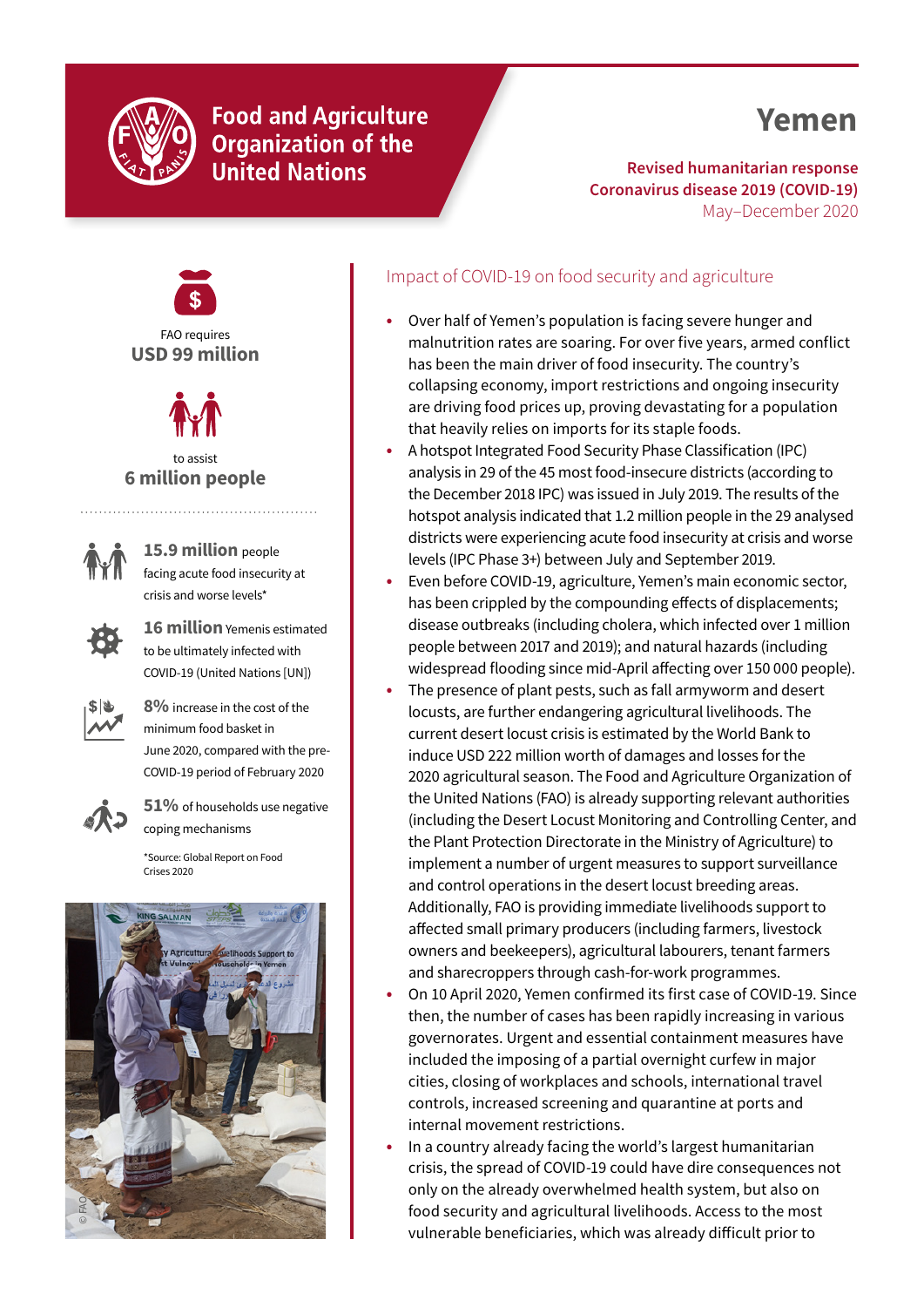the COVID-19 pandemic, is proving to be a serious challenge in 2020.

- **•** Vulnerable households' assets are at near collapse and their coping mechanisms have almost been exhausted, leading to negative and extreme behaviours like selling land, productive assets and livestock, which greatly compromise food security at the household level. Acute malnutrition also remains a serious concern for some households in the worstaffected areas.
- **•** Casual labour opportunities have continued to decrease and household income levels are now falling to lower levels since the restrictions came into force. Although imported and locally produced food commodities are available in all markets –

and all points of entry (sea and land ports) remain open – food is increasingly becoming inaccessible for vulnerable households, as prices soar. Overall, average retail wheat flour prices are expected to range between YER 272 and YER 350 (around USD 1.1 and USD 1.4) per kg in Aden, Al Hudaydah and Sana'a.

**•** Remittance flows from migrant Yemeni workers are one of the most important sources of income for the country – amounting to an estimated USD 3.8 billion in 2019. The impacts of COVID-19 are causing a sudden drop in the remittance flow to Yemen, reducing the availability of hard currency in the country and further weakening the exchange rate. This will further reduce the income of 80 percent of the population who already rely on humanitarian aid.

#### **Likely evolution of the impacts of COVID-19 on food security**

With the rapid spread of COVID-19 and challenges for containment efforts, coupled with the impact of multiple other crises (including conflict, climate hazards and the desert locust outbreak), a further deterioration of the food security and livelihoods of vulnerable populations is foreseen before the end of the year. There are also concerns that the crisis could provide a guise for parties to the conflict to impose new measures of control on humanitarian action, making it harder to access remote project sites, as well as for vulnerable, marginalized populations who may face access-restrictions while fleeing crisis-affected areas. Based on market monitoring, COVID-19 monitoring and early warning systems, the following interrelated impacts on food security and agriculture are expected:

- **• Local food production to decline** due to challenges in accessing farming inputs (including seeds, fertilizers, pesticides, and fuel for irrigation); limited access to farmlands and fishing sites; and labour shortages (due to travel restrictions, increased cost of transport, curfew and risk of getting infected with the virus).
- **• Market disruptions likely to occur** are likely to occur as physical access to markets to purchase food and non-food commodities become increasingly limited. This will potentially put significant stress on rural households whose livelihoods highly depend on access to a functional market. While market closures will likely be instated periodically, a prolonged total lockdown is not expected given the country context and the need for people to move to access food. However, markets may become fully dysfunctional due to supply chain disruptions and increased food and commodity prices (which are expected to continue increasing through to at least September 2020).
- **• Livelihood sources to decreases** due to interrupted in-country economic activity (for example in the transport industry, small- and micro-enterprises, rising unemployment, and declining wages because of sluggish economic activity) with significant impact on the seasonal labour force and the households dependent on agriculture labour income. This is being further exacerbated due to restricted mobility.
- **• Remittances into the country to further reduce**, especially if the economic downturn in the Gulf countries constrains employment opportunities for Yemeni migrant workers, affecting households that depend on foreign transfers. In the event the fall in remittances more than offset the gains in the trade balance, Yemen's external position could weaken. This would add to a continued depreciation of the Yemeni Rial, progressively leading to an increased cost of imports and foreign currency shortages, further reducing import capacity.
- **• Social protection and safety net programmes to reduce/be cut** because of diminishing fiscal revenues or redirection of funds to support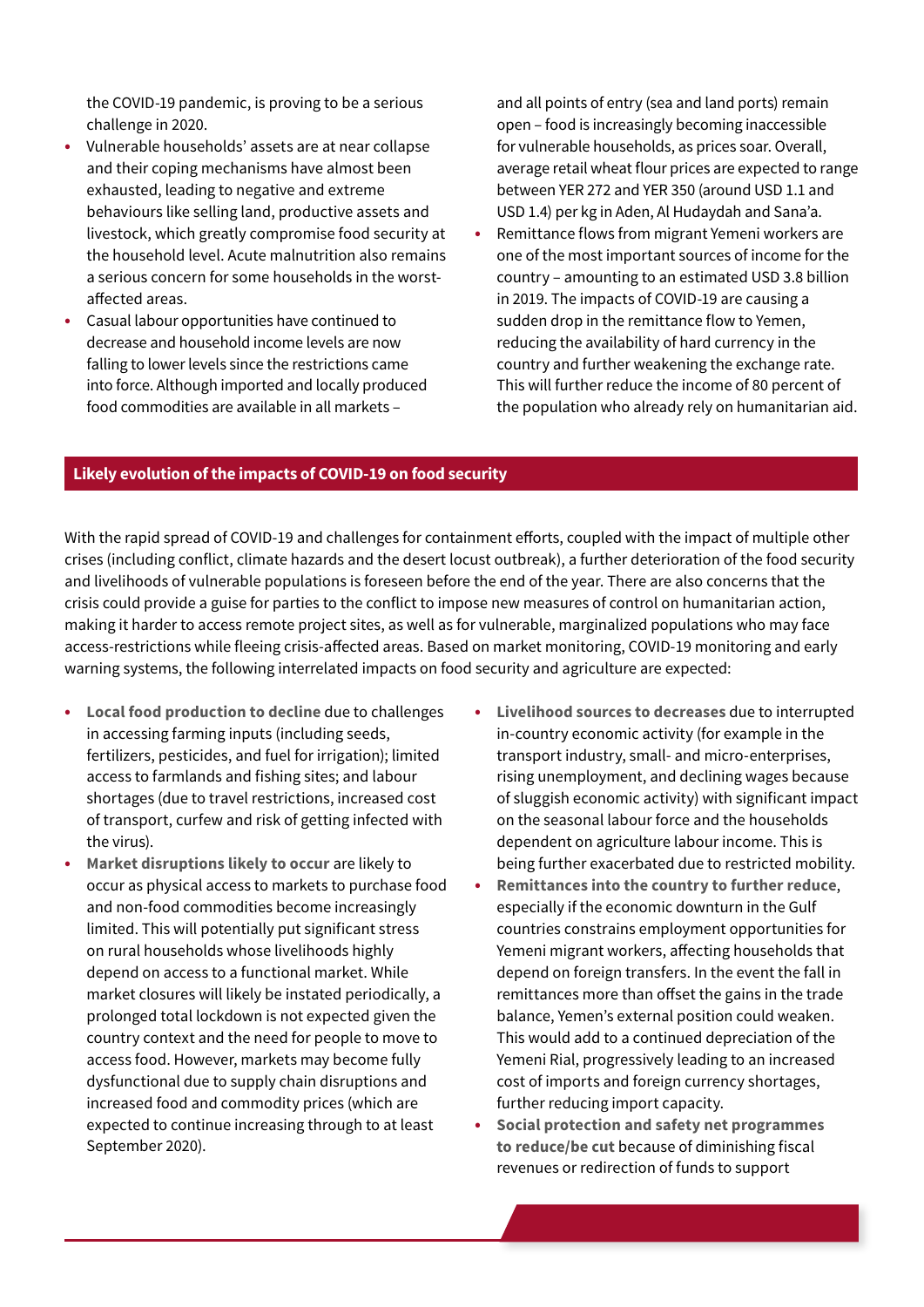COVID-19 response and the healthcare system, etc.

- **• Acute malnutrition rates to potentially increase** as a result of continuous adoption of negative coping mechanisms to meet basic food needs.
- **• Income and purchasing power to decrease overall**

due to loss of jobs and work opportunities; decreased productivity because of sickness particularly if productive individuals within households succumb to COVID-19; and increased expenditures on health, reducing affordability for food.

#### **Anticipatory actions and response**

FAO will increase its efforts to **boost argicultural production** through the distribution of agricultural and fishery kits, and the provision of livestock support (restocking, feed, vaccination and treatment); **provide complementary assistance** through cash+ activities, season-specific cash programmes, and cash for work to rehabilitate water infrastructure and irrigation systems; and **enhance livelihood resilience** through the provision of drip irrigation kits, and support to agricultural microenterprises, value chains, and farmer field schools.

Within the framework of FAO's Corporate COVID-19 Response and Recovery Programme, the proposed actions have been identified to meet the urgent short-term needs of the most vulnerable food-insecure populations and protect their assets. It also represents FAO's contribution to the United Nations Global Humanitarian Response Plan for COVID-19.

### Strengthening existing food security and agriculture monitoring, assessment and coordination mechanisms for evidence-based programming in the context of COVID-19:

- **•** Continue to scale up data collection, analysis and sharing to identify possible risks and supply shocks in advance, as well as to provide early warning information for response planning.
- **•** Continue to produce a weekly COVID-19 food chain monitoring bulletin, based on information from key informants, market monitoring and relevant data collected by other UN agencies.
- **•** Undertake quarterly COVID-19 assessments in Yemen as part of the FAO global effort to understand the effect of the crisis on food chains.
- **•** An ongoing IPC analysis will set an important benchmark that will provide important information to humanitarian actors in the country.
- **•** Ensure coordination of critical humanitarian food and livelihood assistance to vulnerable groups is maintained and adapted to potential COVID-19 impacts, where applicable, through increased support to the Food Security and Agriculture Cluster (FSAC).

**•** Strengthen Inter-cluster coordination to boost resilient livelihoods, through increased impact, recovery and sustainable development.

#### Supporting continued functioning of local food markets and value chains by scaling up communication and awareness on COVID-19 prevention measures:

- **•** Increase support to the Ministry of Agriculture and irrigation, the Ministry of planning, and the Ministry of Fish Wealth to improve hygienic conditions in local food and agriculture markets.
- **•** Develop and conduct joint communication and awareness-raising campaigns with the Ministries, to promote COVID-19 prevention measures.

#### Supporting livelihood diversification and home-based food production to increase local food availability and income opportunities:

- **•** Farming households will receive cash+ assistance consisting of unconditional cash assistance for three months and fast-growing vegetable packages for backyard gardening.
- **•** Livestock herders will be supported with cash+ consisting of unconditional cash assistance for three months and animal feed to preserve their livestock assets.

### Stabilizing access to food for the most vulnerable households who are affected by COVID-19, or those who are at high risk, by boosting incomes and purchasing power:

- **•** Provide unconditional cash transfers to protect development gains and support incomes of vulnerable farmers and pastoralists already targeted by other FAO emergency and resilience programmes.
- **•** Assist fishing communities with unconditional cash assistance for three months.
- **•** Support access to food for acutely food-insecure populations, particularly internally displaced, destitute and unemployed people, through unconditional cash assistance.